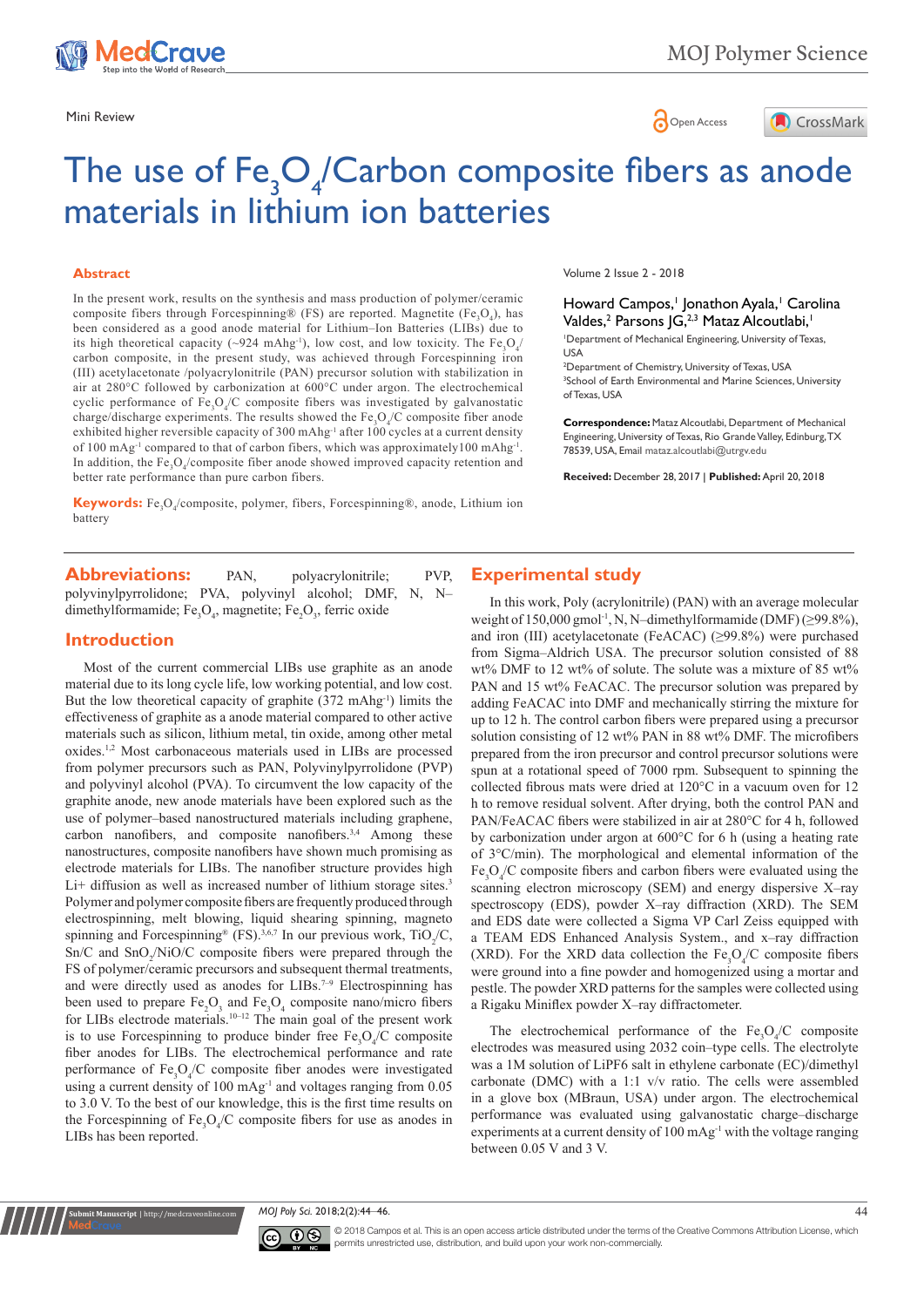# **Results and discussion**

Figure 1 shows the SEM images collected from the control and  $Fe<sub>3</sub>O<sub>4</sub>/C$  composite microfibers. The average diameter observed for the control microfibers (Figure 1A) was determined to be 3.02±0.37 μm. Elemental mapping analysis (EDS) showed that the fibers consisted of carbon (Figure 1B). The  $Fe<sub>3</sub>O<sub>4</sub>/C$  composite microfibers (Figure 1C‒1E) showed a slightly larger average diameter of 3.26±0.16 μm. The presence of iron in the  $Fe<sub>3</sub>O<sub>4</sub>/C$  microfiber matrix can be seen in the EDS map of the sample (Figure 1D). The dispersion of the iron within the carbon fiber was confirmed by EDS mapping of Fe as can be seen in Figure 1E. There were no observable continuous bright spots in the iron map, indicating the iron was dispersed throughout the sample.



**Figure 1 (A,B)** SEM and Elemental mapping of the carbon microfibers. **(C, D and E)**  $\mathsf{Fe}_{\mathsf{3}}\mathsf{O}_{\mathsf{4}}/\mathsf{C}$  composite microfibers.

Figure 2 shows the collected XRD data, the Full prof Lebail fitting of the sample, the difference between the fitting and the sample data, as well as the Bragg peaks for the synthesized  $Fe<sub>3</sub>O<sub>4</sub>/C$  microfibers. As can be seen in Figure 2, there is very little difference between the fitting and the actual XRD data as indicated by the small residual in the difference pattern.13,14 The small residual between the fitting and the data indicates that the iron present in the sample is  $Fe<sub>3</sub>O<sub>4</sub>$ . The amorphous nature of the carbon present in the sample did not allow for the fitting of the carbon phase. The Bragg peaks shown in the diffraction pattern at 18.28, 30.08, 35.43, 37.06, 43.05, 47.14, 53.41, 56.93, and 56.93° in 2θ correspond to the 111, 220, 311, 222, 400, 331, 422, 333, and 511 diffraction planes consistent with the Fd3M crystal structure of magnetite.15

Figure 3A & Figure 3B show the charge/discharge profile of the control fibers and the  $Fe<sub>3</sub>O<sub>4</sub>/C$  composite fibers at 100 mAg<sup>-1</sup>, respectively. The initial discharge capacity for the  $Fe<sub>3</sub>O<sub>4</sub>/C$  composite fibers was 915 mAhg-1 which is much higher than the discharge capacity of the control fibers (507 mAhg<sup>-1</sup>). The charge capacities (Lideinsertion) at the 1st cycle for the control and  $Fe<sub>3</sub>O<sub>4</sub>/C$  composite fibers were 98 mAg-1 and 333 mAg-1 which resulted in initial Columbic efficiencies of 20% and 37%, respectively. The wide variance in the initial charge and discharge capacities for the  $Fe<sub>3</sub>O<sub>4</sub>/C$  composite fibers has been observed in Li-ion batteries and is primarily attributed to the formation of the SEI layer during the first cycle and the high surface area to volume ratio observed in microfibers. The capacity recovery for the control fibers was minimal and was observed between the initial charge and 100th discharge cycles. At the end of the 100th cycle, the charge capacities were observed to be 127 mAhg<sup>-1</sup> for the control fibers and 328 mAhg<sup>-1</sup> for the  $Fe<sub>3</sub>O<sub>4</sub>/C$  composite fibers. In addition, the control fibers were observed to suffer from a high loss in capacity at the first cycle, which can be attributed to the high surface area of the fibers and the formation of the SEI layer.



**Figure 2** X-ray diffraction data and fitting of the synthesized Fe3O4/C composite microfibers.



**Figure 3** (A) Charge/Discharge profiles for carbon fibers. (B)  $Fe<sub>3</sub>O<sub>4</sub>/C$ composite fibers carried out at a current density of 100 mAg-1.

The rate performance of the carbon and  $Fe<sub>3</sub>O<sub>4</sub>/C$  composite fibers was evaluated by carrying out charge/discharge experiments for 10 cycles at current densities of 50, 100, 200, 400, and 500 mAg-1 and recycled back at 50 mAg-1. The results of the rate performance are presented in Figure 4A & Figure 4B for the control fibers and the  $Fe<sub>3</sub>O<sub>4</sub>/C$  composite fibers, respectively. Both the carbon and  $Fe<sub>3</sub>O<sub>4</sub>/C$  composite fiber electrodes showed capacity recovery when the anodes were cycled at an initial current density of 50 mAg-1. The carbon fibers and  $Fe<sub>3</sub>O<sub>4</sub>/C$  composite fibers–delivered a charge capacity of 160 mAhg<sup>-1</sup>and 268 mAhg<sup>-1</sup> after 10 cycles at 50 mAg-<sup>1</sup>, respectively. The discharge capacities of the carbon and  $Fe<sub>3</sub>O<sub>4</sub>/C$ composite fibers show degradation at high current density of 400 and 500 mAg-1. Furthermore, a degradation in the reversible capacity was observed when the anodes were cycled back at 50 mAg-1, resulting